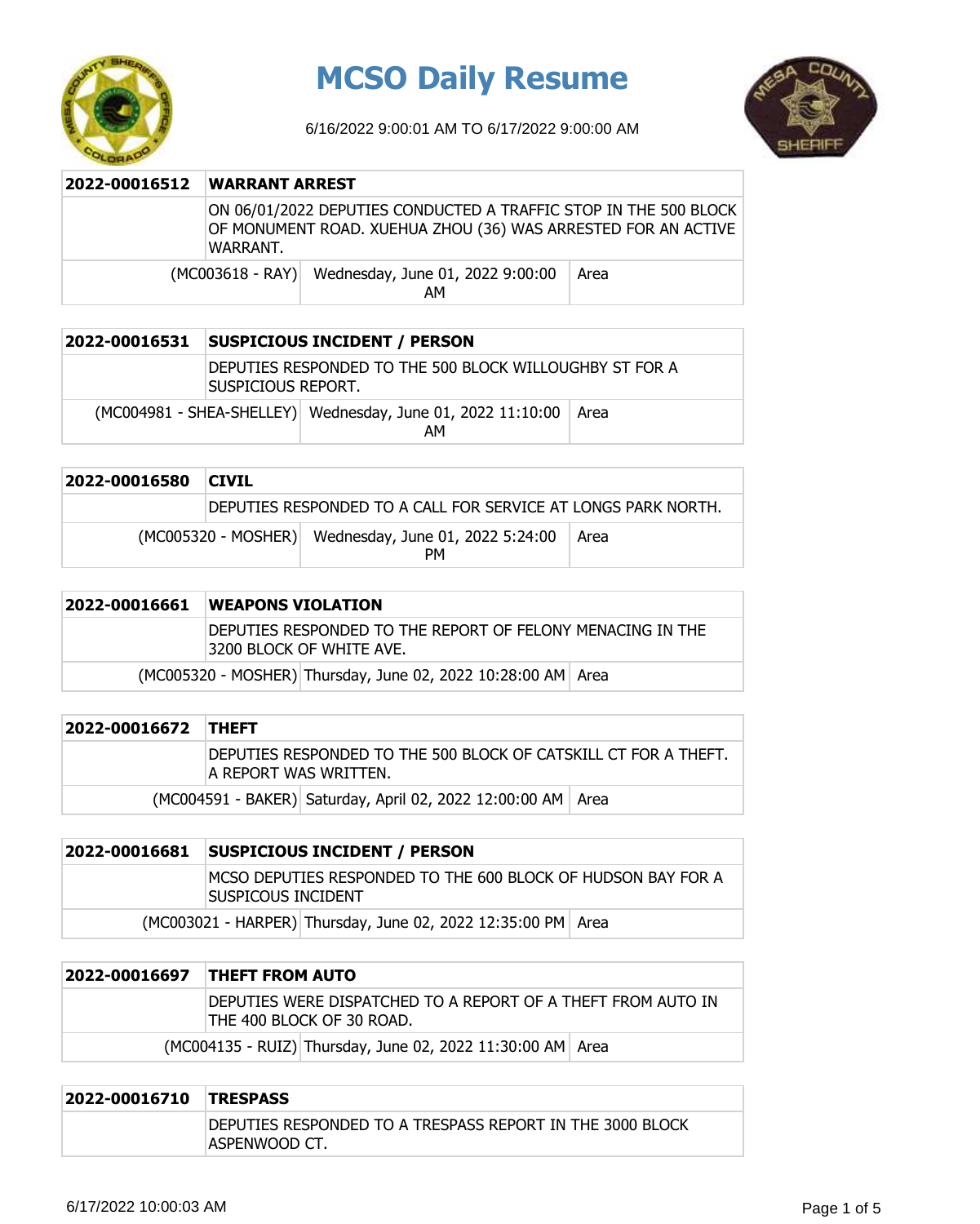| 2022-00016756 ASSIST OTHER AGENCY |                                                               |  |
|-----------------------------------|---------------------------------------------------------------|--|
|                                   |                                                               |  |
|                                   | (MC003997 - ZAMORA) Thursday, June 02, 2022 9:46:00 PM   Area |  |

| 2022-00016776 | RESTRAINING ORD VIOL |                                                                                                                                    |      |
|---------------|----------------------|------------------------------------------------------------------------------------------------------------------------------------|------|
|               |                      | ON 06/03/2022 DEPUTIES RESPONDED TO THE AREA OF 34 RD AND E 1/4<br>IRD IN REFERENCE TO A CALL FOR SERVICE. A REPORT WAS GENERATED. |      |
|               | ROBLES)              | (MC005135 - ARCHULETA- Friday, June 03, 2022 12:55:00 AM                                                                           | Area |

| 2022-00016816 | <b>CRIMINAL MISCHIEF</b> |                                                                                             |      |
|---------------|--------------------------|---------------------------------------------------------------------------------------------|------|
|               |                          | DEPUTIES WERE DISPATCHED TO A REPORT OF A VANDALISM AT THE 3100<br>BLOCK OF BROWNIE CIRCLE. |      |
|               |                          | (MC004135 - RUIZ) Wednesday, June 01, 2022 11:00:00<br>AM                                   | Area |

| 2022-00016844   MENTAL HEALTH / ALCOHOL |                                                        |      |
|-----------------------------------------|--------------------------------------------------------|------|
|                                         |                                                        |      |
|                                         | (MC005332 - SATTERLY) Friday, June 03, 2022 2:56:00 PM | Area |

| 2022-00016891 | <b>CRIMINAL MISCHIEF</b>           |                                                                                                                           |      |
|---------------|------------------------------------|---------------------------------------------------------------------------------------------------------------------------|------|
|               |                                    | ON 06/03/2022 DEPUTIES RESPONDED TO THE 3000 BLOCK OF N RONLIN<br>PL IN REFERENCE TO A VANDALISM. A REPORT WAS GENERATED. |      |
|               | (MC005135 - ARCHULETA-)<br>ROBLES) | Friday, June 03, 2022 8:50:00 PM                                                                                          | Area |

| <b>2022-00017070 ISEX OFFENSE</b> |                                                               |  |
|-----------------------------------|---------------------------------------------------------------|--|
|                                   |                                                               |  |
|                                   | (MC003148 - HUISJEN) Thursday, June 02, 2022 10:00:00 PM Area |  |

| 2022-00017167 | <b>ABANDONED VEHICLE</b>                                              |
|---------------|-----------------------------------------------------------------------|
|               | DEPUTIES TOWED AN ABANDONED VEHICLE AT THE 500 BLOCK OF PLACER<br>ST. |
|               | (MC005096 - KREPP) Monday, June 06, 2022 10:03:00 AM   Area           |

| 2022-00017168 | <b>ABANDONED VEHICLE</b> |                                                               |      |
|---------------|--------------------------|---------------------------------------------------------------|------|
|               | 1300 BLOCK OF 2ND ST.    | DEPUTIES RESPONDED TO A REPORT OF AN ABANDONED VEHICLE IN THE |      |
|               |                          | (MC004321 - BACA) Friday, May 27, 2022 9:00:00 PM             | Area |

## **2022-00017177 RUNAWAY / MISSING PERSON**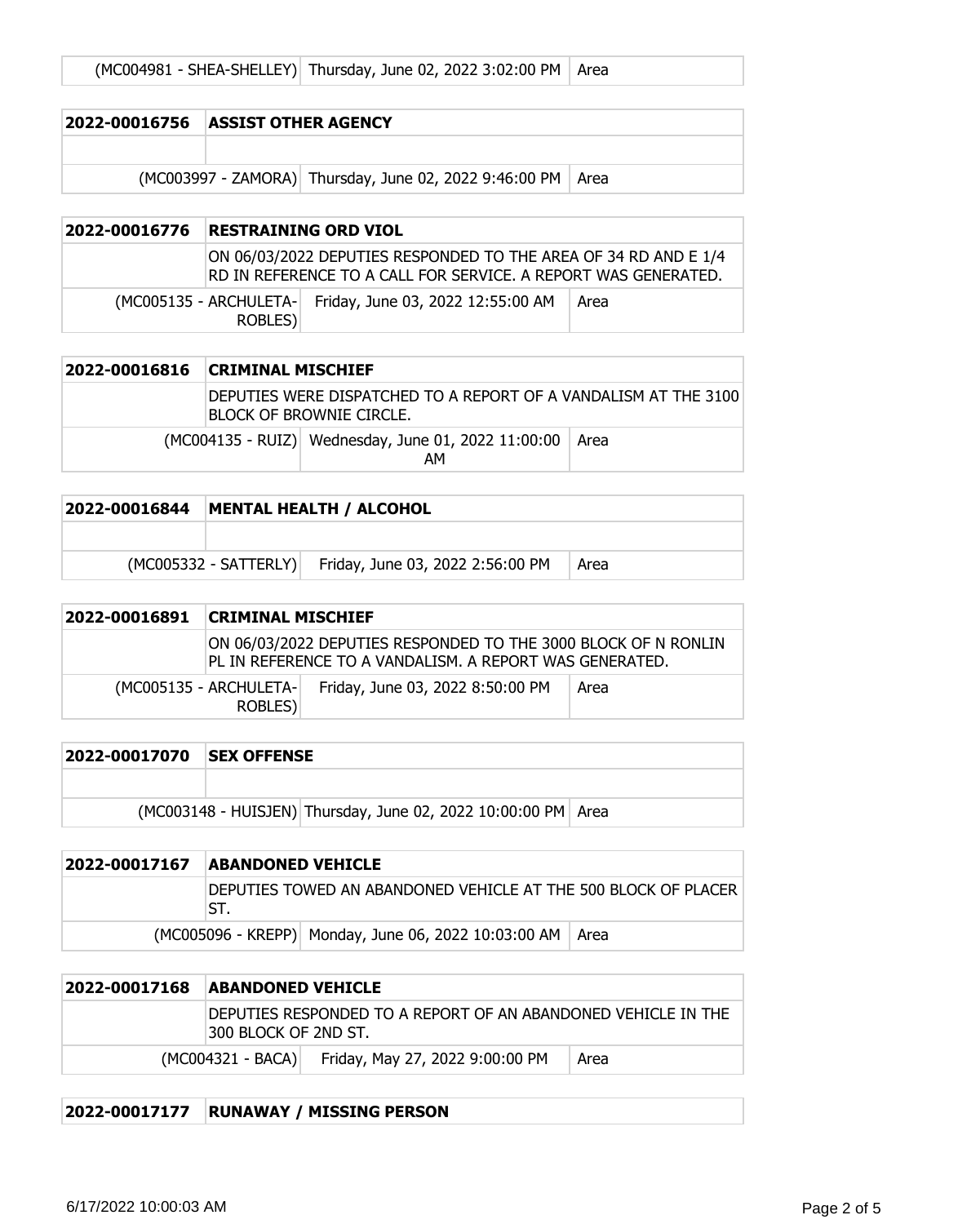DEPUTIES RESPONDED TO A REPORT OF A ENDANGERED MISSING FEMALE IN THE 3200 BLOCK OF CHIPETA COURT.

 $(MCOO3628 - HAND)$  Monday, June 06, 2022 1:09:00 PM Area

## **2022-00017232 TRAFFIC**

DEPUTIES CONDUCTED A TRAFFIC STOP NEAR THE INTERSECTION OF AGANA DR / PATTERSON RD. JEFFERY HEAD (49) WAS ISSUED A SUMMONS FOR MULTIPLE TRAFFIC OFFENSES. THIS CASE IS CLOSED.

(MC004745 - URBIN) Monday, June 06, 2022 8:30:00 PM Area

| 2022-00017392 | <b>ASSIST OTHER AGENCY</b> |                                                                                                                             |      |
|---------------|----------------------------|-----------------------------------------------------------------------------------------------------------------------------|------|
|               | CLOSED.                    | DEPUTIES ASSISTED TROOPERS WITH THE COLORADO STATE PATROL<br>WITH A DUI INVESITGATION IN THE 27 1/4 RD DESERT. THIS CASE IS |      |
|               |                            | (MC004745 - URBIN) Wednesday, June 08, 2022 3:02:00<br>AM                                                                   | Area |

| 2022-00017436 | <b>THEFT</b> |                                                                                          |      |
|---------------|--------------|------------------------------------------------------------------------------------------|------|
|               |              | DEPUTIES WERE DISPATCHED TO A REPORT OF AN ABUSE AT THE 500<br>BLOCK OF RIVERVIEW DRIVE. |      |
|               |              | (MC004135 - RUIZ) Wednesday, June 08, 2022 8:00:00<br>AM                                 | Area |

| 2022-00017448 | <b>WELFARE CHECK</b> |                                                                   |      |
|---------------|----------------------|-------------------------------------------------------------------|------|
|               |                      | DEPUTIES CONDUCTED A WELFARE CHECK ON 6/9/22                      |      |
|               |                      | (MC004191 - MORTON) Wednesday, June 08, 2022 3:07:00<br><b>PM</b> | Area |

| 2022-00017716               | <b>WELFARE CHECK</b> |                                                           |      |
|-----------------------------|----------------------|-----------------------------------------------------------|------|
|                             | WELFARE CHECK.       | IDEPUTIES RESPONDED TO THE 3000 BLOCK OF HIGHWAY 50 FOR A |      |
| $(MCOO4981 - SHEA-SHELLEY)$ |                      | Friday, June 10, 2022 2:15:00 PM                          | Area |

| 2022-00017789 TRAFFIC |                                                               |  |
|-----------------------|---------------------------------------------------------------|--|
|                       | Pablo Chairez, age 28, was arrested for traffic offenses.     |  |
|                       | (MC004622 - PRATT) Saturday, June 11, 2022 10:43:00 AM   Area |  |

| 2022-00017945 | MENTAL HEALTH / ALCOHOL |                                                          |        |  |
|---------------|-------------------------|----------------------------------------------------------|--------|--|
|               |                         |                                                          |        |  |
|               |                         | (MC002090 - CANNIZZARO) Sunday, June 12, 2022 8:33:00 PM | l Area |  |

| 2022-00017981 | <b>CHILD ABUSE / NEGLECT</b>                                            |                                                       |      |
|---------------|-------------------------------------------------------------------------|-------------------------------------------------------|------|
|               | DEPUTIES TOOK A REPORT OF A MISSING CHILD ON THE 400 BLOCK OF 32<br>RD. |                                                       |      |
|               |                                                                         | (MC003026 - PFISTER) Monday, June 13, 2022 9:06:00 AM | Area |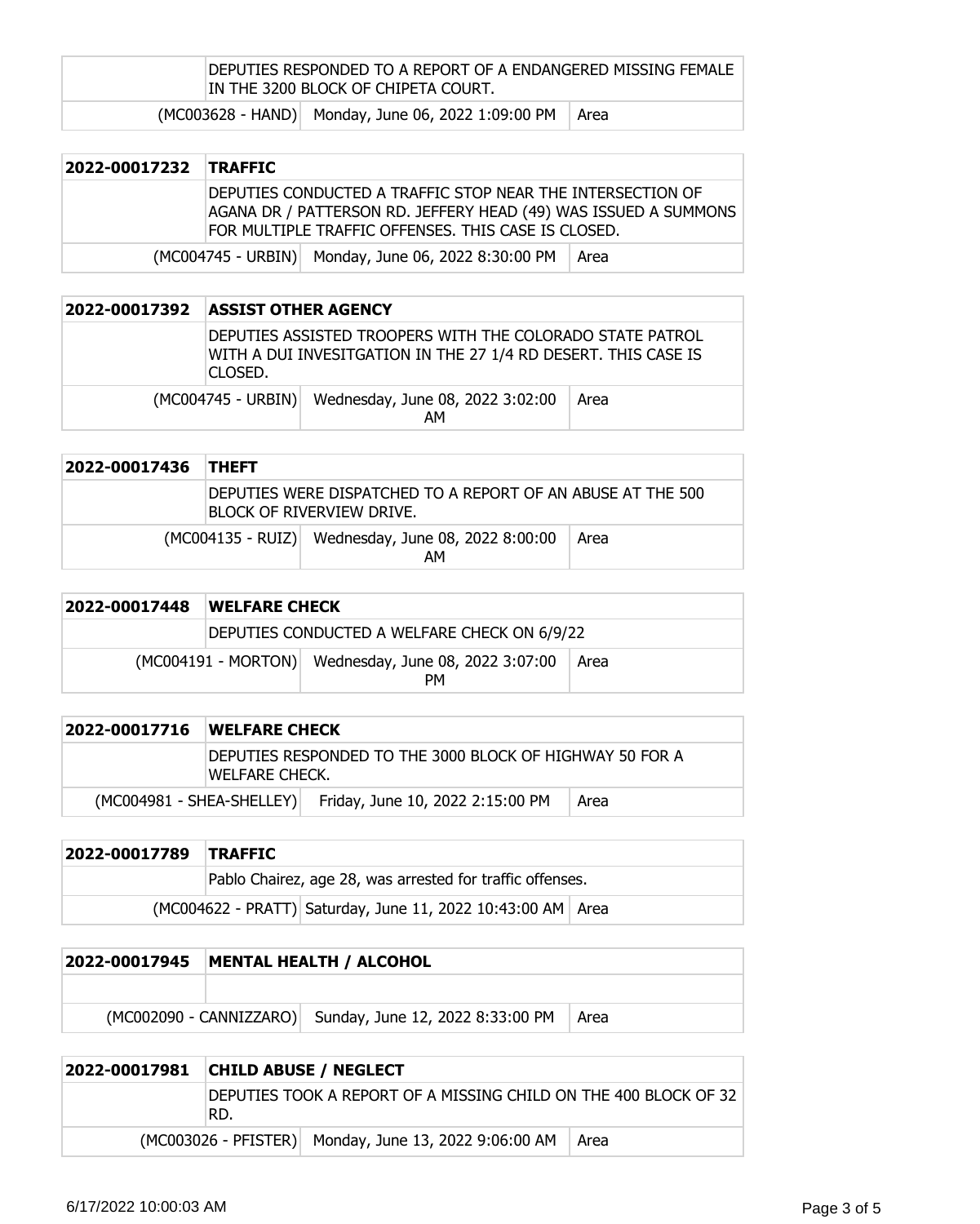| <b>2022-00018079 AUTO THEFT</b> |                                                                                                                  |  |
|---------------------------------|------------------------------------------------------------------------------------------------------------------|--|
|                                 | A THEFT WAS REPORTED TO DEPUTIES IN THE 1400 BLOCK OF N 1/2<br>ROAD. THE STOLEN PROPERTY WAS VALUED AT \$12,000. |  |
|                                 | (MC005116 - PAGE) Sunday, June 12, 2022 9:15:00 PM<br>Area                                                       |  |

## **2022-00018193 SEARCH & RESCUE** ON 06/14/2022 DEPUTIES RESPONDED TO THE 29 RD BRIDGE IN RESPONSE TO A SEARCH AND RESCUE CALL FOR SERVICE.  $(MCOO5024 - PETERSON)$  Tuesday, June 14, 2022 3:52:00 PM  $\vert$  Area

| 2022-00018233 | <b>TRESPASS</b>                                             |                                               |      |
|---------------|-------------------------------------------------------------|-----------------------------------------------|------|
|               | DEPUTIES RESPONDED TO A TRESPASS IN 3100 BLOCK OF MESA AVE. |                                               |      |
|               | STUCKENSCHNEIDER)                                           | (MC003226 - Tuesday, June 14, 2022 9:44:00 PM | Area |

| 2022-00018255 TRAFFIC |                                                                                                     |                                                             |      |
|-----------------------|-----------------------------------------------------------------------------------------------------|-------------------------------------------------------------|------|
|                       | CHRISTIAN GREEN (24) WAS ISSUED A SUMMONS FOR TRAFFIC RELATED<br>OFFENSES IN THE 3100 BLOCK OF I70B |                                                             |      |
|                       |                                                                                                     | (MC003065 - BLEVINS) Wednesday, June 15, 2022 8:22:00<br>AM | Area |

| 2022-00018264 | <b>BURGLARY</b>   |                                                           |      |
|---------------|-------------------|-----------------------------------------------------------|------|
|               | BLOCK OX-BOW ROAD | DEPUTIES WERE DISPATCHED TO A REPORT OF A BURGLARY AT 600 |      |
|               |                   | (MC004135 - RUIZ) Wednesday, June 15, 2022 7:30:00<br>AМ  | Area |

| 2022-00018272 | <b>CIVIL</b>       |                                                                                                                                                  |      |
|---------------|--------------------|--------------------------------------------------------------------------------------------------------------------------------------------------|------|
|               | moved to the curb. | Eviction completed on an occupied two bedroom townhome, located on the<br>600 block of Canyon Vista Way. A small amount of personal property was |      |
|               |                    | (MC001924 - MELCHIOR) Wednesday, June 15, 2022 9:40:00<br>AM                                                                                     | Area |

| 2022-00018299 | <b>LOST / FOUND PROPERTY</b>                                                                                 |                                                               |        |
|---------------|--------------------------------------------------------------------------------------------------------------|---------------------------------------------------------------|--------|
|               | ON 06/15/2022 DEPUTYS RESPONDED TO A CALL FOR SERVICE ABOUT<br>FOUND PROPERTY IN THE AREA OF 2900 NORTH AVE. |                                                               |        |
|               |                                                                                                              | (MC005024 - PETERSON) Wednesday, June 15, 2022 11:04:00<br>AM | ∣ Area |

| 2022-00018305 | <b>CIVIL</b>                                                                                                    |                                                                 |  |
|---------------|-----------------------------------------------------------------------------------------------------------------|-----------------------------------------------------------------|--|
|               | Eviction completed on an occupied two bedroom mobile home. A small<br>amount of property was moved to the curb. |                                                                 |  |
|               |                                                                                                                 | (MC001605 - HICKS) Wednesday, June 15, 2022 12:47:00 Area<br>PМ |  |